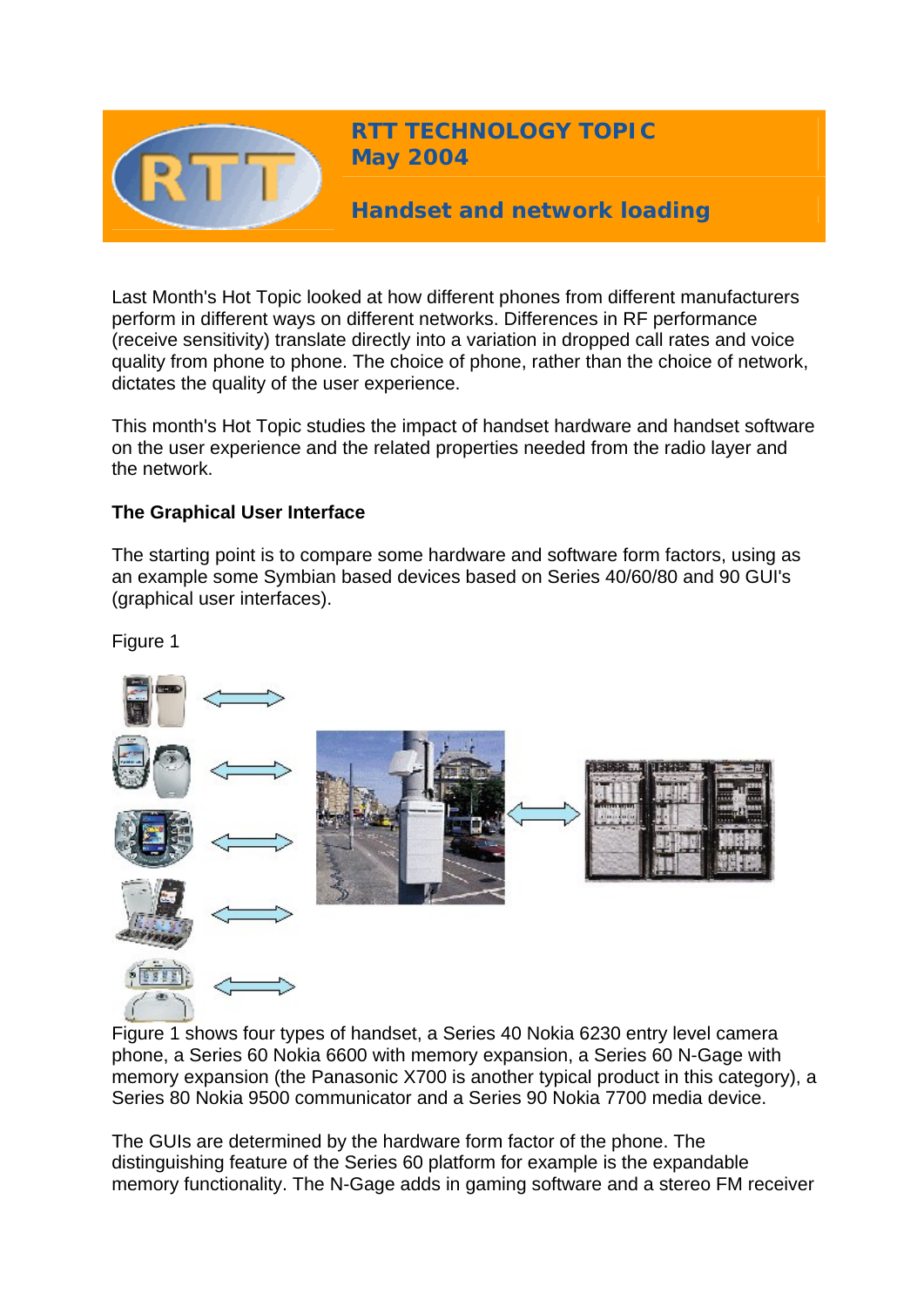(a good candidate for DAB/DVB-H connectivity), and support for EDGE circuit switched data and GPRS 2+2. The 9500 has a dual display, 128x128 pixels when closed (working as a Series 40 device) and 640 by 200 pixels when open (working as a Series 80 device). It has an integrated EDGE and wireless LAN transceiver. The 7700 Series 90 device has a 640 by 320 pixel touch sensitive screen, four-way rather than 5 way scrolling, integrated video camera, and music and video download. It is the device presently being used in the DVB-H trials in Finland (IP audio and IP video data casting).

Note these media devices can either handle MPEG4, MPEG3 or MPEG2. Although the radio and network bandwidth requirements of MPEG2 are higher than MPEG4, it is significantly easier to decode (less processor load in the device). The arrival of faster downlink options (EDGE, HSDPA and possibly DVB-H) makes standard MPEG2 a more practical proposition for mobile devices.

## **Memory Bandwidth Issues**

However this in turn has a significant impact on the memory footprint needed in the device. Or, put another way, the memory footprint in the device determines the downlink bandwidth requirement.

Take as an example the I-Pod (not presently a wireless device but could be in the future).

Figure 2: I-pod



The I-pod is probably one of the most well known products with a hard disk, the 40 GB I-pod can hold 20,000 images, equivalent to 160 256MB memory cards or 10,000 songs. It weighs 5.6 ounces (156 grams), less than 2 Compact discs and supports MP3 up to 320 kbps and MP3 variable bit rate.

Note also the extended frequency response for the headphones (20 Hz to 20,000 Hz.) Similarly, solid state microphones are now available with an input response up to 20 kHz (www.zarlink.com and www.national.com).

Nokia also have an image album with a 20 GB hard disk drive offering some of the same storage functionality.

In the US, I-Pods are used to access content from the I- tunes music store which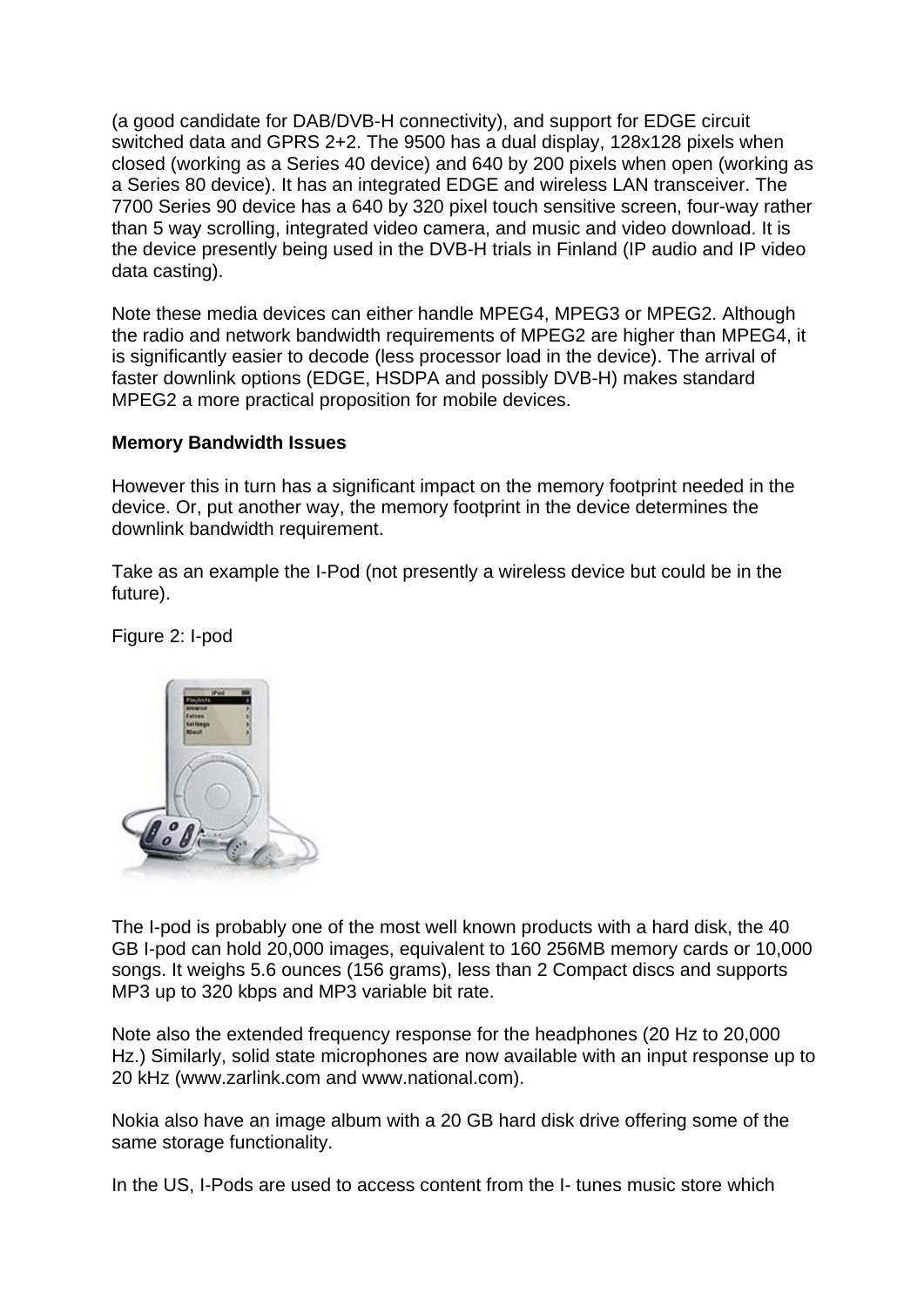because of arcane licensing laws is not available in Europe (need to wait for I-tunes music store Europe).

Alternative sources in Europe include www.Mperia.com, Spanish based weblisten.com and Russian based Allofmp3.com. Allofmp3.com charges 15 dollars for 1000 MP3 file downloads a month at up to 384kbps.

[Philips](http://www.semiconductors.philips.com/) have similar personal video player products based on Nexperia which will handle MP3, AAC audio, MPEG2, MPEG4 and DivX video.

Note that AAC is an open standard MPEG-4A and competes (or complements) the Windows Media Audio format - devices do not necessarily support both formats. The same applies to some of the so-called' I-pod killer' products, for example the products from [I-river](http://www.iriver.com/) that support Windows Media but not MPEG download formats.

## **Connectivity Requirements**

But back to access issues. Figure 3 shows how long it would take to fill a 40GB I-pod on a 384 kbps radio channel .The time depends on the level of channel coding needed but assuming a rate 1/3 coded channel, it would take a month.

# **Figure 3**

| Rate 1/1 (Uncoded)  | Rate $1/2$ | Rate 1/3            |
|---------------------|------------|---------------------|
| $\parallel$ 10 days | ,∣20 days  | $ 30 \text{ days} $ |

It is not just an issue of bandwidth quantity; it is also an issue of bandwidth quality. Some applications will be download applications (filling the I-pod), but others will be interactive or conversational and (as a result) will be time and rate dependent and two-way. Note also that the properties of the traffic coming to and from these devices are quite complex.

# **Figure 4**



For a start, there are potentially six individual content streams that a device can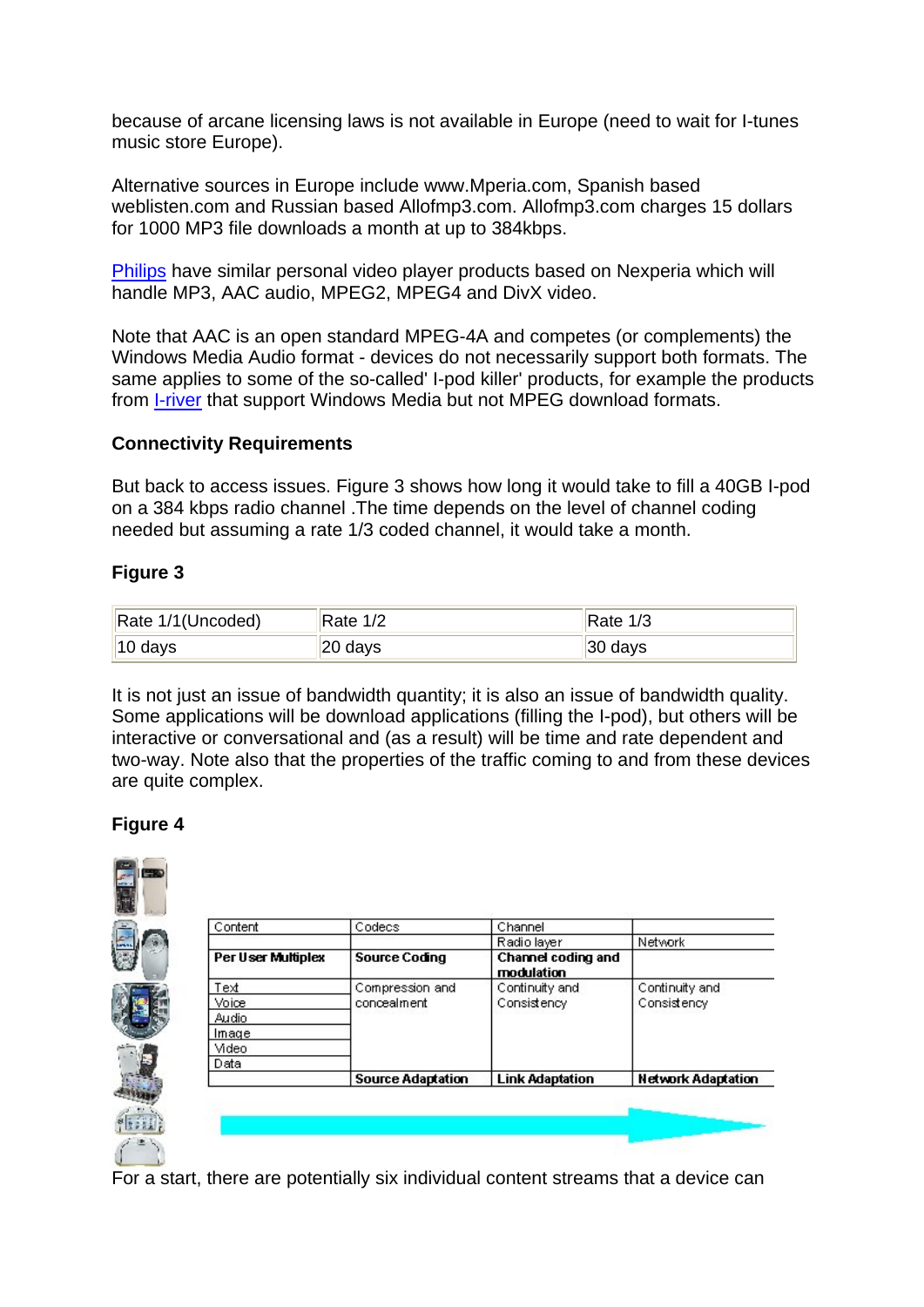simultaneously transmit and receive, text, voice, audio, image, video and data. Any one of these streams may be variable rate and may need to maintain time dependency with one another (lip synching voice to video for example). The streams can be time multiplexed together or kept separate and delivered over separate code channels on the radio layer (six OVSF codes per user) and then over virtual circuits over virtual paths through the network. The disadvantage with time multiplexing is that it introduces additional delay into the end to end channel.

The source codecs compress (and optionally multiplex) each data stream and provide some forward error protection. There are then three requirements, source adaptation, link adaptation and network adaptation. The codecs need to be capable of adapting to changes in the dynamic range of the source-coded content (simple scenes and complex scenes in video for example). By implication, the source codecs are therefore variable rate (they do not have to be but are more efficient if they are). The radio layer needs to be able to respond to the changes in data rate coming from the source coders, and the network needs to preserve the properties of the offered traffic, particularly the time domain characteristics of the content.

The properties required from the radio layer and the network are continuity and consistency. These multiple data streams, particularly conversational multiple data streams, are implicitly delay sensitive and are very sensitive to delay variability (jitter in the end to end channel).

The radio layer has evolved to meet these needs. Release 99 made the upper layer protocols and physical layer and logical channel more responsive to the radio channel (link adaptation). It does a better job of protecting the application layer from the affects of a fading channel. Release 4, 5 and 6 make the protocols and physical and logical channels more responsive to changing user data rates and (in the case of UMTS) more flexible in the way that the radio layer can accommodate multiple per user data streams. Release 6 has introduced some IP voice protocol optimisation, which will make it more practical to realise the IP voice, IP audio and IP video services described in the IP multimedia subsystem (IP MMS) specifications. Generically, the changes in the physical layer are described as Flexible Layer One (FLO) evolution.

## **Summary**

The hardware form factor of the handset determines the shape and property of the graphical user interface, which in turn determines how the handset is used, and the content that it produces. This content can potentially consist of text, voice, audio, image, video and data. These six information streams may need to be sent and received simultaneously. This either requires the provision of multiple physical channels (multiple time slots in EDGE dual transfer mode or multiple uplink and downlink OVSF codes in WCDMA) or requires a time multiplex/demultiplex in the encoder/decoder (which introduces delay).

The memory capabilities of products like the I-pod highlight some of the present limitations of the radio downlink and offer some justification for the present focus on high speed downlink delivery including EDGE, HSDPA, broad band Wi fi and DVB. However many of the user interfaces are as likely to be used in symmetric